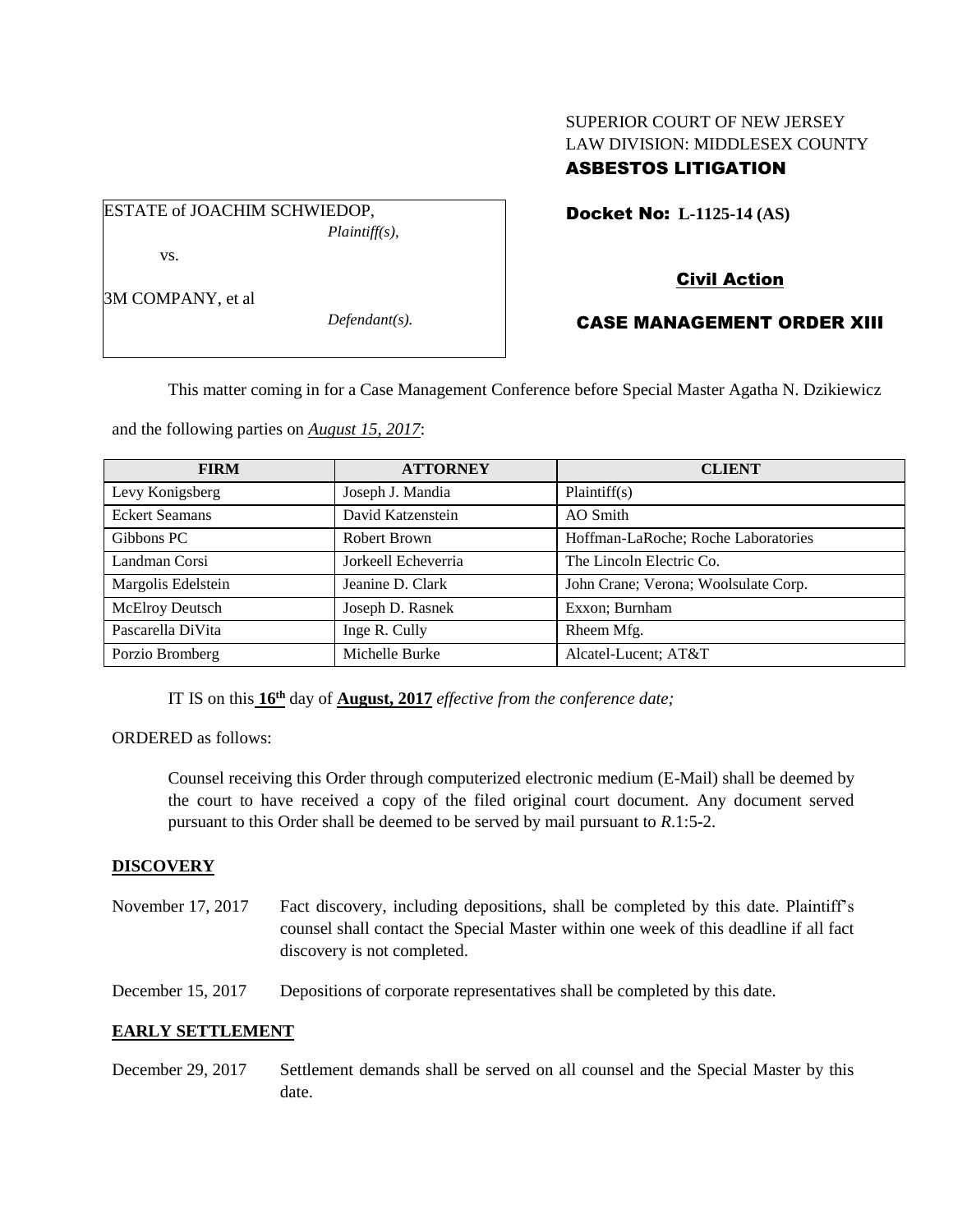#### **SUMMARY JUDGMENT MOTION PRACTICE**

| January 19, 2018   | Plaintiff's counsel shall advise, in writing, of intent not to oppose motions by this date. |
|--------------------|---------------------------------------------------------------------------------------------|
| February 2, $2018$ | Summary judgment motions shall be filed no later than this date.                            |
| March 2, 2018      | Last return date for summary judgment motions.                                              |

#### **MEDICAL DEFENSE**

- January 19, 2018 Plaintiff shall serve medical expert reports by this date.
- April 2, 2018 Defendants shall identify its medical experts and serve medical expert reports, if any, by this date. **In addition, defendants shall notify plaintiff's counsel (as well as all counsel of record) of a joinder in an expert medical defense by this date.**

#### **LIABILITY EXPERT REPORTS**

- January 19, 2018 Plaintiff shall identify its liability experts and serve liability expert reports or a certified expert statement by this date or waive any opportunity to rely on liability expert testimony.
- April 2, 2018 Defendants shall identify its liability experts and serve liability expert reports, if any, by this date or waive any opportunity to rely on liability expert testimony.

#### **ECONOMIST EXPERT REPORTS**

- January 19, 2018 Plaintiff shall identify its expert economists and serve expert economist report(s), if any, by this date or waive any opportunity to rely on economic expert testimony.
- April 2, 2018 Defendants shall identify its expert economists and serve expert economist report(s), if any, by this date or waive any opportunity to rely on economic expert testimony.

#### **EXPERT DEPOSITIONS**

April 30, 2018 Expert depositions shall be completed by this date. To the extent that plaintiff and defendant generic experts have been deposed before, the parties seeking that deposition in this case must file an application before the Special Master and demonstrate the necessity for that deposition. To the extent possible, documents requested in a deposition notice directed to an expert shall be produced three days in advance of the expert deposition. The expert shall not be required to produce documents that are readily accessible in the public domain.

#### **PRE-TRIAL AND TRIAL**

| January 12, 2018         | The settlement conference previously scheduled on this date is <b>cancelled</b> .                                                                   |  |
|--------------------------|-----------------------------------------------------------------------------------------------------------------------------------------------------|--|
| April 26, 2018 @ 10:00am | Settlement conference. All defense counsel shall appear with authority<br>to negotiate settlement and have a representative authorized to negotiate |  |